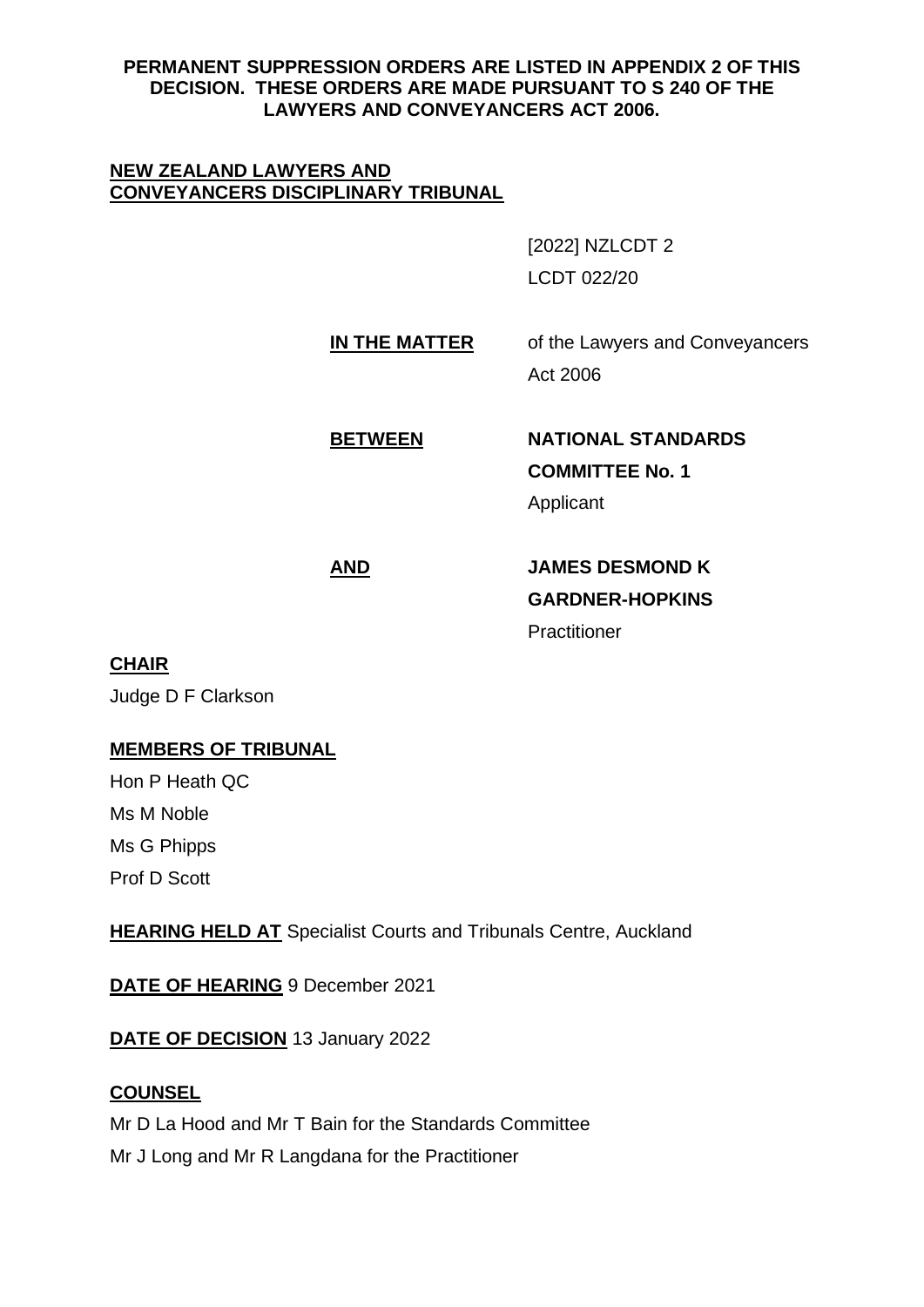### **DECISION OF THE TRIBUNAL ON PENALTY**

#### *Introduction*

[1] In our decision of 24 June 2021 we found the practitioner guilty of six charges of misconduct. Five of these involved intimate non-consensual touching of four different young women, the sixth engaging in consensual sexual activity with a fifth young woman.

[2] This decision considers the proportionate and fair penalty to be imposed, six years after the events in question. Necessarily, it involves an examination of whether Mr Gardner-Hopkins, who we found to have been unfit at that time to engage in practice as a lawyer, has made sufficient changes in himself and his lifestyle to remain on the Roll of Barristers and Solicitors.

[3] It then considers alternatives, including removal temporarily from practice, as a consequence of his actions.

[4] The view we reach is after following the established steps for a professional disciplinary penalty fixing process.

## *Process*

[5] The exercise begins with a consideration with the seriousness of the conduct.<sup>1</sup>

[6] The Tribunal then considers any aggravating or mitigating features, both in relation to the practitioner and to the conduct itself.

[7] We then apply general penalty principles such as deterrence – specific and general; consistency; and the principle of the least restrictive outcome.<sup>2</sup> These principles are applied by the Tribunal having regard to the purposes of the legislation.<sup>3</sup>

<sup>1</sup> *Hart v Auckland Standards Committee 1 of the New Zealand Law Society* [2013] 3 NZLR 103.

<sup>2</sup> *Daniels v Complaints Committee 2 of the Wellington District Law Society* [2011] 3 NZLR 850 (HC).

<sup>&</sup>lt;sup>3</sup> Lawyers and Conveyancers Act 2006 (LCA) s 3.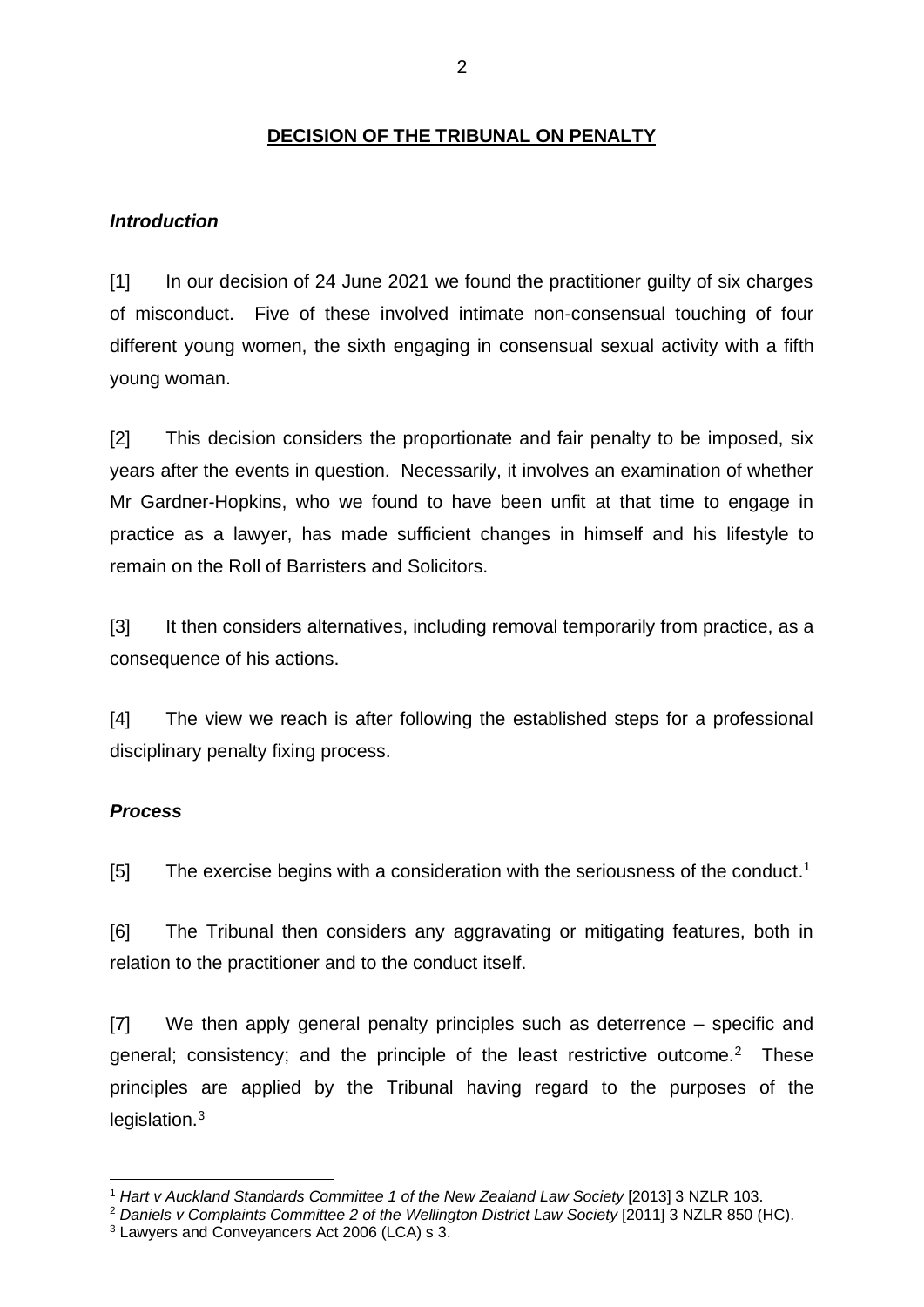[8] Finally, we note that in a case where strike-off or suspension is considered, the purposes of those penalties are reviewed and applied.<sup>4</sup>

### **1. Seriousness**

[9] The seriousness of the facts as found by us was not disputed. They were acknowledged to be serious misconduct. There were six incidents of exploitative sexual contact with five different women which took place at two work events. The background, namely a practitioner who conceded that, for reasons which we referred to in our liability decision, he had set out to get drunk, at least on the first of those occasions, is one of the features which must be carefully considered.

[10] Where counsel differ is in the comparison of the level of seriousness of this case and the other two cases of sexual misconduct previously considered by the Tribunal, both of which involved clients rather than staff members. Those decisions are *Daniels<sup>5</sup>* and *Horsley<sup>6</sup>* respectively. We discuss this comparison further under the heading of consistency.

[11] It is submitted for the Standards Committee that for conduct at this level, and having found "unfitness" at the time, the starting point for penalty must be that of strike-off. We accept that submission.

## **2. Aggravating Features**

[12] In relation to the offending itself the aggravating features are the number of repetitions on the first occasion – five instances of indecent touching in relation to four different women.

[13] A further aggravating feature is the power imbalance, particularly in relation to the second incident which, albeit consensual, was a more serious and protracted one involving the most junior member [redacted].

[14] In our liability decision, we outlined the position of these young women, who considered their summer clerkship to be a three month-long job interview, and the

<sup>4</sup> *Bolton v Law Society* [1994] 2 All ER 492 (CA).

<sup>5</sup> See n 2 above.

<sup>6</sup> *Canterbury Westlands Standards Committee v Horsley* [2014] NZLCDT 47.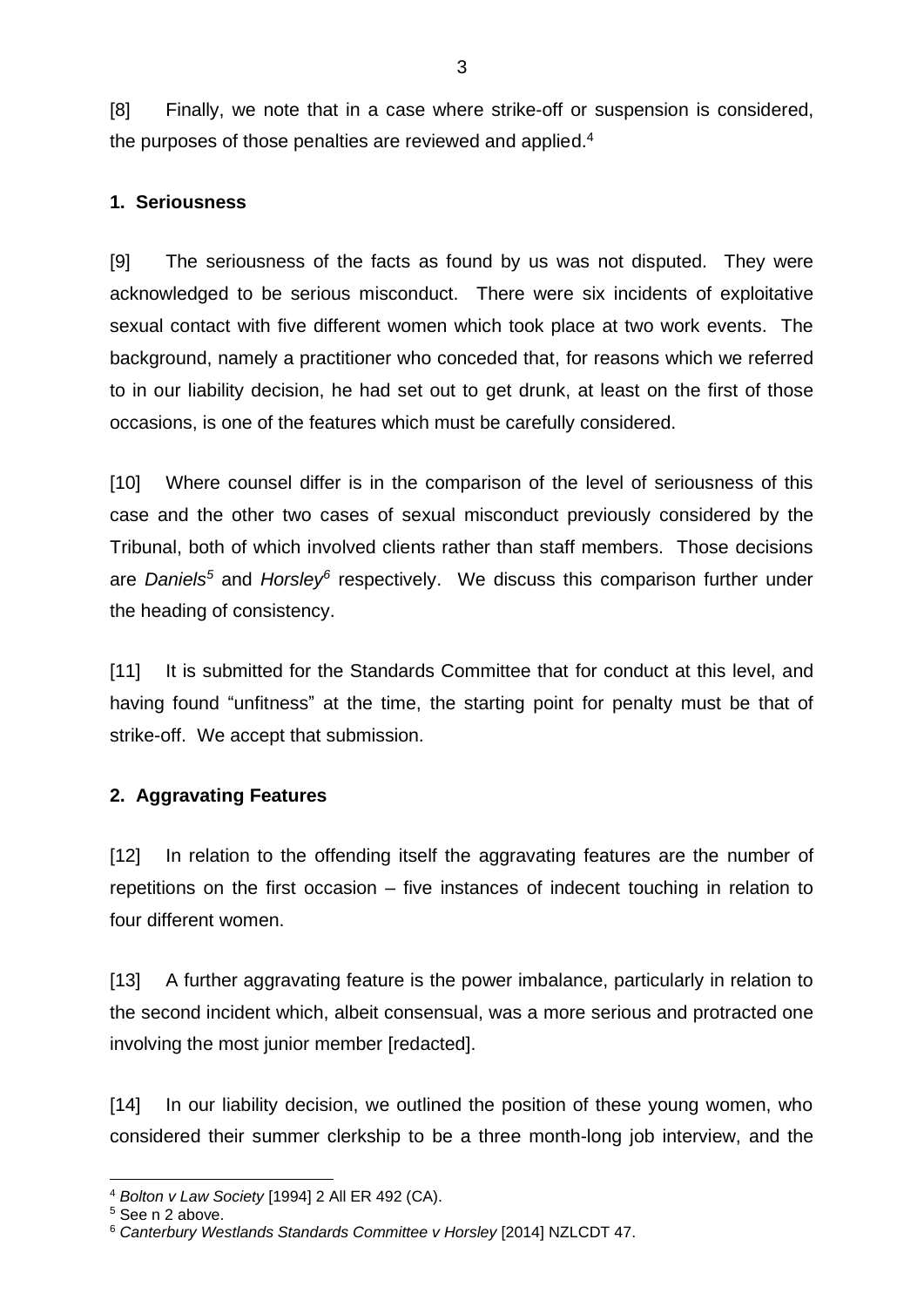vulnerable position that placed them in, in relation to a partner in the firm who they believed held a position of power over them in the firm and in their future career prospects.

[15] The "incalculable impact" on the women victimised was emphasised by Mr La Hood. As one of them explained during the liability hearing, the fact that they were not safe from a partner, led to a feeling that they could not be safe anywhere in the workplace. The effect on these young women's careers was far reaching. Some left the profession altogether, whilst others changed to different areas of the law.

[16] Counsel for the Standards Committee also drew our attention to the finding that this type of conduct was not isolated. After referring to the Tribunal's finding that Mr Gardner-Hopkins had a "*pattern of failing to observe boundaries with females after he had consumed alcohol*", Mr La Hood noted that there was evidence that his behaviour was not dependent on the consumption of alcohol. Reference was made to the evidence of other women employees who had given evidence of a sexualised culture within the practitioner's team.

[17] Mr Gardner-Hopkins himself acknowledged, at the penalty hearing, that he now accepted that the laddish culture, inappropriate comments, that he "*led and fostered was inappropriate*". Mr Gardner-Hopkins stated that he had worked on this and does not behave like that now. He said that he would never again manage a team like that "…*almost like a social club*". He also produced a number of references from men and women alike attesting to his respectful and polite behaviour around women over more recent years.

[18] While we will take account of that level of insight and modified behaviour under the heading of mitigation, we do have to accept that, at the time of the offending, this conduct could not be considered entirely out of character.

[19] There are no aggravating features relating to the practitioner himself other than his intent to get drunk on the night of the firm's Christmas party, which we have already taken account of under the heading of seriousness.

[20] Mr Gardner-Hopkins has no previous disciplinary findings against him.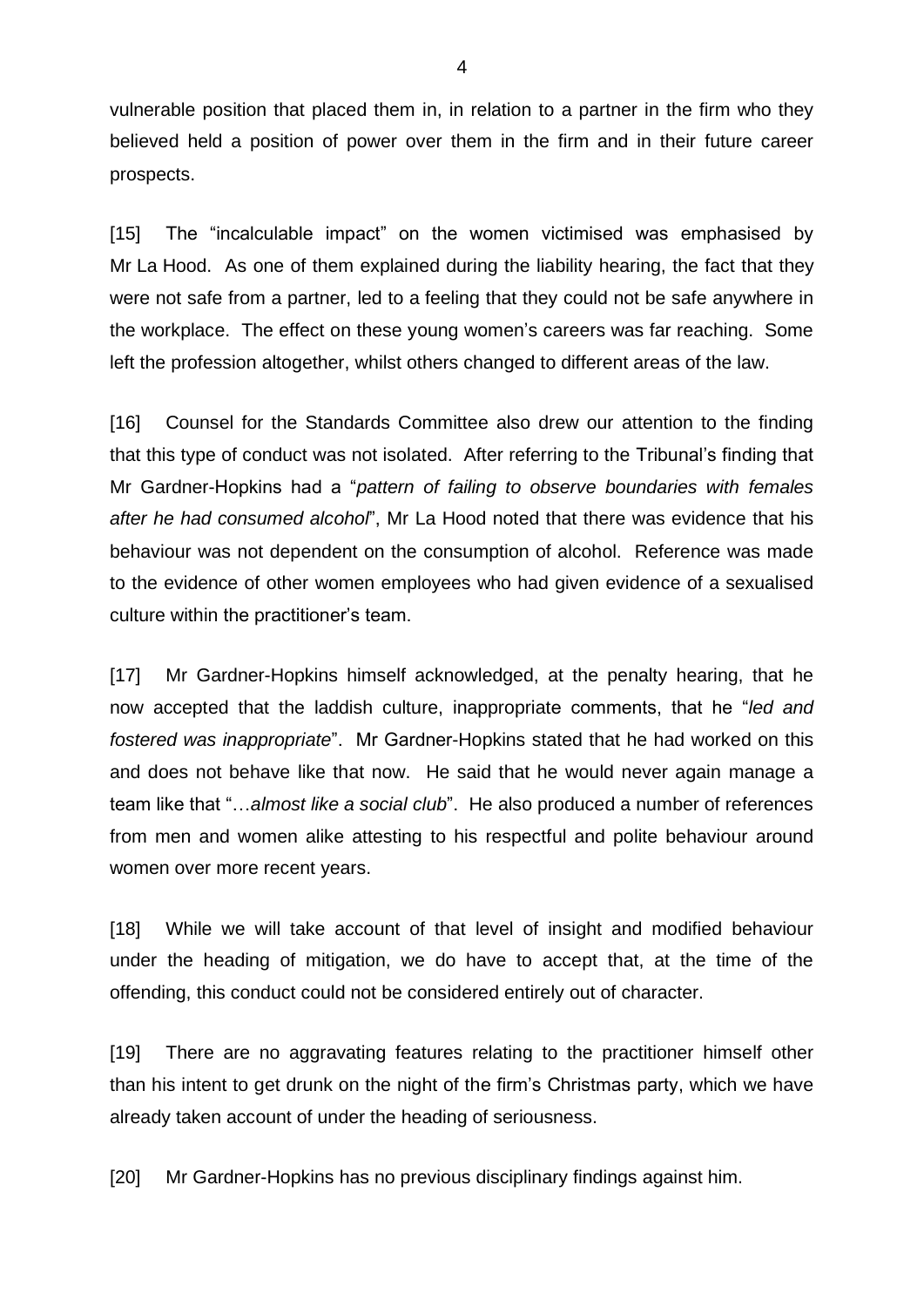#### **3. Mitigating Features**

#### **A. Consequences already incurred**

[21] We take account of the very significant consequences which arose for Mr Gardner-Hopkins, particularly out of the sixth incident (in respect of which he initially misled his partners). We make no further comment about that at this point because it was covered in the liability decision. It has to be acknowledged that removal from a prestigious and lucrative partnership is a very significant consequence for any practitioner. Mr Gardner-Hopkins had described himself as "a Russell McVeagh lifer", and as a consequence of his conduct has lost that status and future, which was very important to him.

[22] As well as a significant drop in income, thus a financial consequence, we accept that there has been a significant reputational and emotional toll on the practitioner. The enormous public interest and publicity surrounding this case, for over three years, has meant that, despite suppression orders, Mr Gardner-Hopkins has had the ignominy of being the "face of" sexual harassment in the legal profession. He acknowledges that he only has himself to blame for that, but has lost many professional associations, clients and been "uninvited" from professional events. He has, it would seem almost entirely lost the collegial support of his profession, over a long period. Over COVID-19 lockdown periods, his professional isolation has increased.

[23] We do accept that the law is a stressful and challenging profession at the best of times, and to practise without support of colleagues is a high price to pay. We also noted in our liability decision that the practitioner lost the mentorship of senior colleagues due to their taking positions elsewhere. Isolation poses a risk to a lawyer who is learning good habits and connecting with a mentor and seeking more collegial support will need to be a priority for him in future. Later in this decision we propose measures that could be put in place to ensure he has good support and a reconnection with the profession. In this way, we consider that his risk of repeating his actions will be reduced, and the public can be confident that there are the means to monitor his rehabilitation.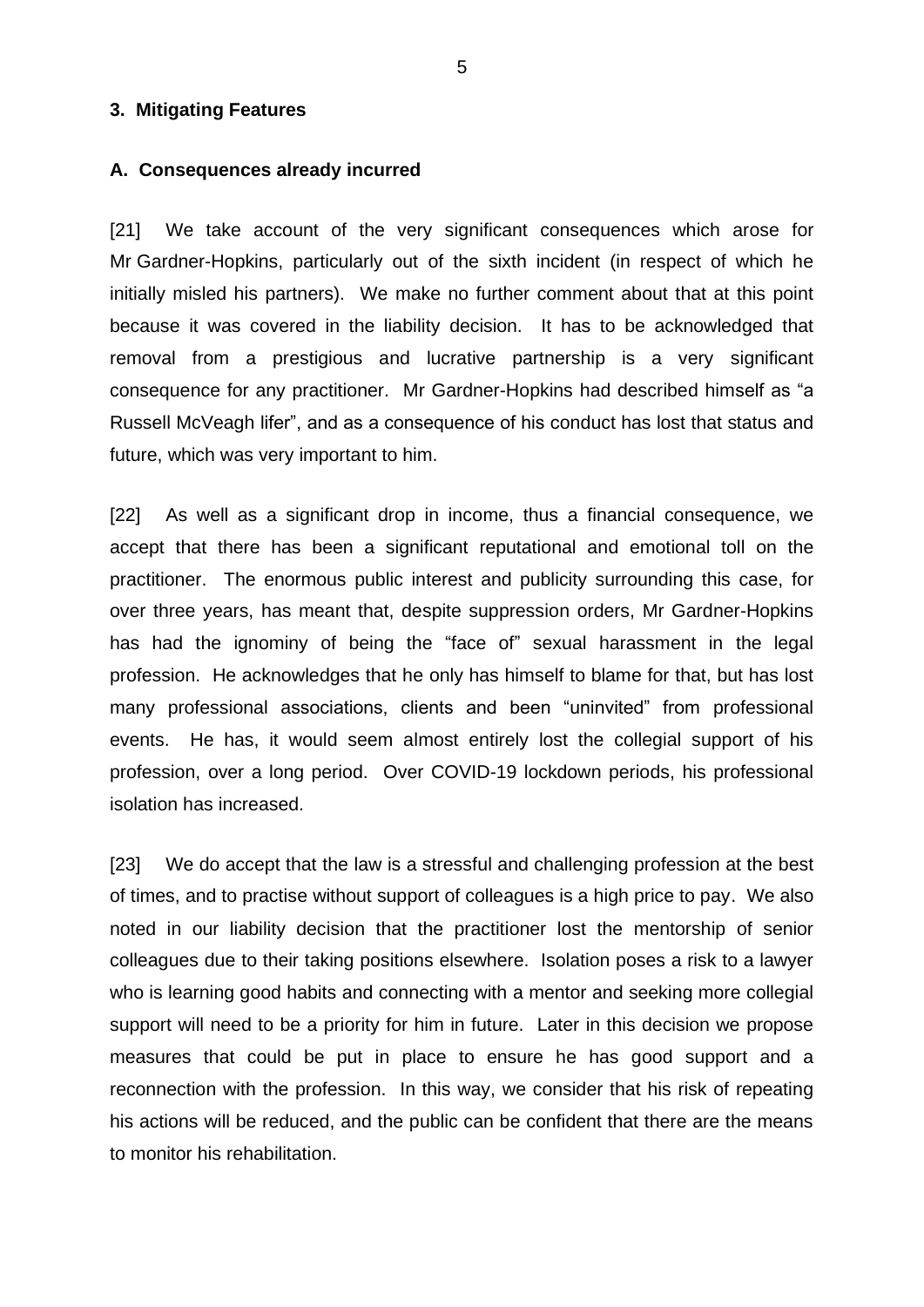[24] Counsel for Mr Gardner-Hopkins referred to the significance of what has been a hugely stressful, public hearing for this practitioner, compared with other lawyers who have behaved equally badly without the public shaming and cost of a full disciplinary hearing. Later in our decision, under "Consistency" we discuss one of those cases.

[25] While such inconsistency in disciplinary response will naturally be felt by the practitioner, we cannot allow the natural sympathy we might have for his position to influence our determination of a proportionate penalty in this case, and a proper setting of professional standards.

#### **B. Changes made/future risk**

[26] We record that, during the penalty hearing, Mr Gardner-Hopkins accepted the Tribunal's findings and directly apologised to the victims for the conduct as found.

[27] Mr Gardner-Hopkins directly, and through his counsel, submits that his life and the way he conducts himself bears no resemblance in 2021 to his younger self's conduct in the later stages of 2015. He is now a barrister practising alone. His marriage failed, following the revelations of his conduct in relation to the firm party incident, which emerged in 2018. He has re-partnered and now has a young baby and he says necessarily his priorities are completely different and he has achieved a greater work/life balance. We accept his evidence that he has taken the mantle of parenthood seriously, and presently has significant daily responsibilities for his baby daughter. That, in itself, is a protective factor in our view.

[28] Importantly, he says, and his therapist Dr Freeman-Brown, confirms<sup>7</sup> that he has significantly reduced his alcohol intake to meet the Ministry of Health, healthy drinking guidelines.<sup>8</sup>

[29] We consider this to be a necessary adjustment in his life and one which will need to be monitored at least in the short term.

[30] We also consider that, from Mr Gardner-Hopkins' own most recent evidence at the penalty hearing, and from the evidence of Dr Freeman-Brown about changes in

<sup>7</sup> Although only on Mr Gardner-Hopkins self-report.

<sup>&</sup>lt;sup>8</sup> This is also confirmed in the references from professional associates provided to us.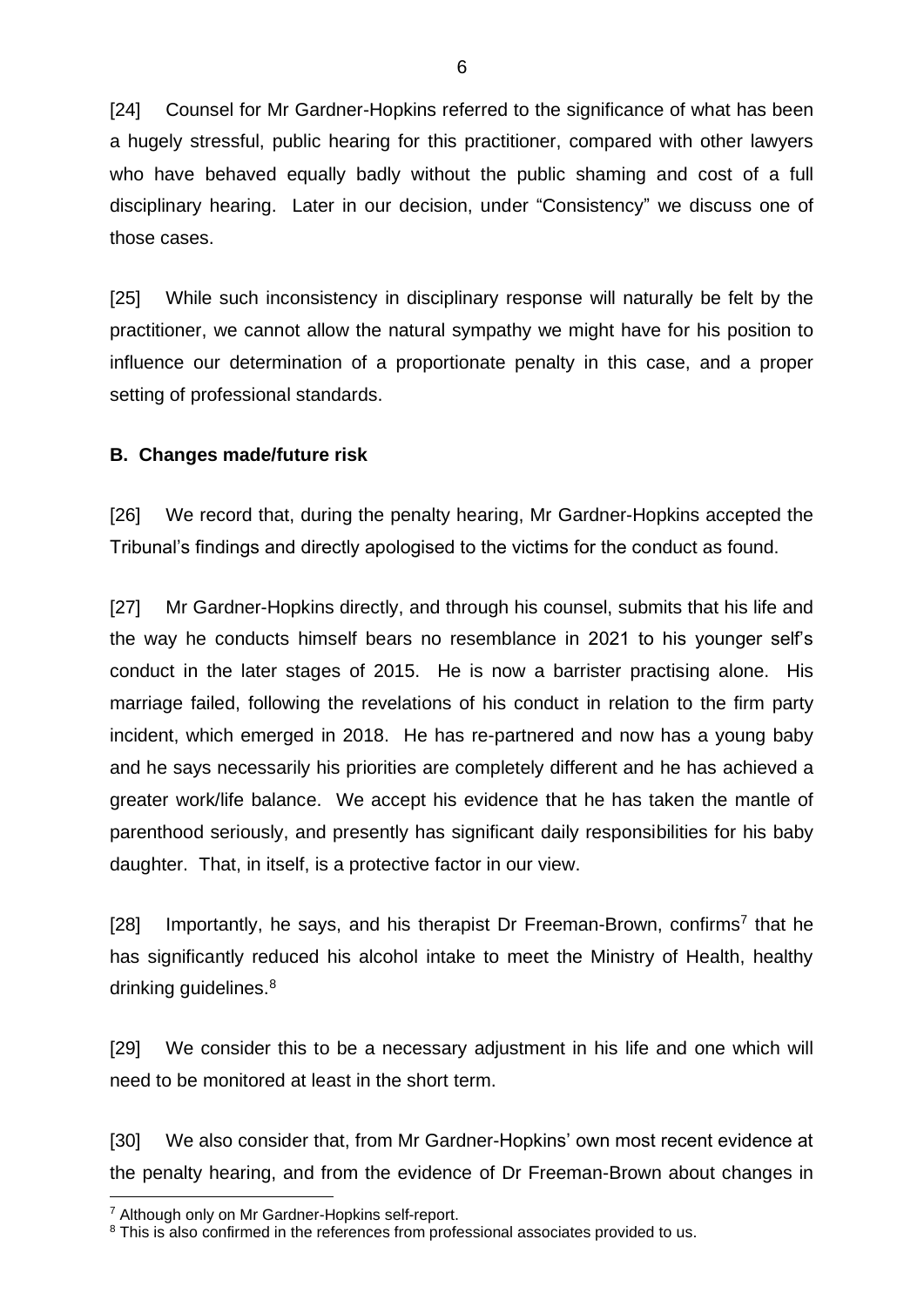his attitude towards the offending from about June this year, that the disciplinary hearing process has had a strong effect on him, particularly in coming to understand the enormous impact of his actions upon the complainants.

[31] Dr Freeman-Brown, who has worked with Mr Gardner-Hopkins as a psychologist for approximately six months following the revelation of the conduct and the beginning of the Law Society investigation in 2018, and then for the last 12 months while these proceedings have been on foot, described a man who was somewhat avoidant of hard issues and, when she first spoke with him in 2018, had appeared to minimise his responsibility for the events which are under scrutiny. He was not strongly motivated at that time to address the issues he had around alcohol use.

[32] However, by this year Dr Freeman-Brown considered that the practitioner had achieved what she described as "*early remission of problematic drinking*" and had come to accept that he was the "*master of his own misfortune*". She described to us the psychological factors that she considered had led to his past conduct, and she opined that for Mr Gardner-Hopkins, going through a disciplinary hearing was important in seeing the impact of that conduct. There was to be a planned transition to an Auckland psychologist to continue psychological support, face to face, and monitoring of his lowered alcohol use.

[33] All of these relatively recent changes speak well of Mr Gardner-Hopkins but they must be viewed in the context that they have occurred, that is within the threat of losing his right to practice, and that they would appear to have occurred very belatedly, and recently<sup>9</sup>.

[34] Dr Freeman-Brown concludes her report by the observation that there is "*still considerable work to be done to address the practitioner's deeper core psychological issues*".

[35] It is acknowledged by Mr Gardner-Hopkins that further therapeutic interventions are required, and that will involve professional support for some time into the future, perhaps up to two years.

<sup>9</sup> Although we accept his lifestyle changes and increased family responsibilities occurred earlier, at least two years ago.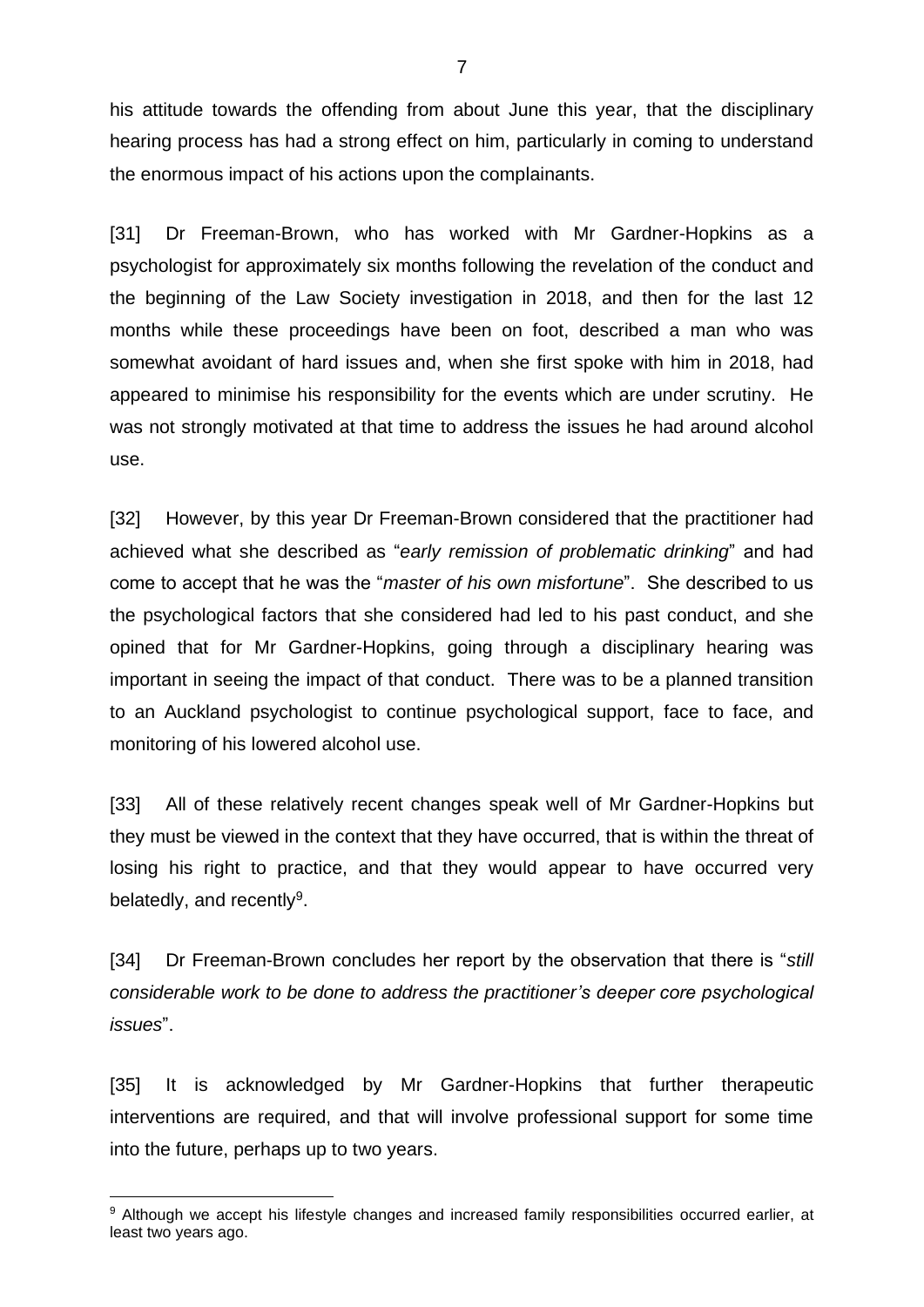[36] He asserts, however, that in the meantime he is not a risk to anyone and has produced evidence from Ms Shayne Mathieson in support of that proposition. Ms Mathieson is a professional who works specifically in the area of workplace culture and working relationships. She coaches people who are accused of inappropriate or abrasive behaviour in workplaces and has approximately 30 years of experience in this area.

[37] While we accept the Standards Committee submission that she is not, for example, a forensic psychiatrist who may be qualified to make specific risk assessments about future sexual misconduct, <sup>10</sup> we found her evidence helpful, recognising she is a professional who specialises in and has significant experience in this field.

[38] We accept his counsel's submission that "...the Practitioner has implemented strategies to ensure he does not put himself into situations where his behaviour may depart from the standards he expects from himself". A factor that was significantly unhelpful to his case was that the nature of his engagement in counselling was consistent with a continued strategy of avoidance rather than facing his conduct and actively working on his deeper psychological issues.

[39] In summary, we consider that Mr Gardner-Hopkins has, albeit belatedly, and with a little less enthusiasm than we might have wanted to see, taken positive steps to reflect, face up to and deal with the factors which led him to this point.

[40] We also record that no further complaints have been received about Mr Gardner-Hopkins' conduct over the past six years while this matter has been pending.

#### **C. Financial position**

[41] It is submitted by Mr Long, on behalf of the practitioner, that his client's financial position is parlous and the inability to practise law will lead to his "financial ruin". This notion is resisted by the Standards Committee who point to the relatively high living expenses per month claimed by Mr Gardner-Hopkins and his family.

<sup>&</sup>lt;sup>10</sup> However fraught such assessments might be in any event.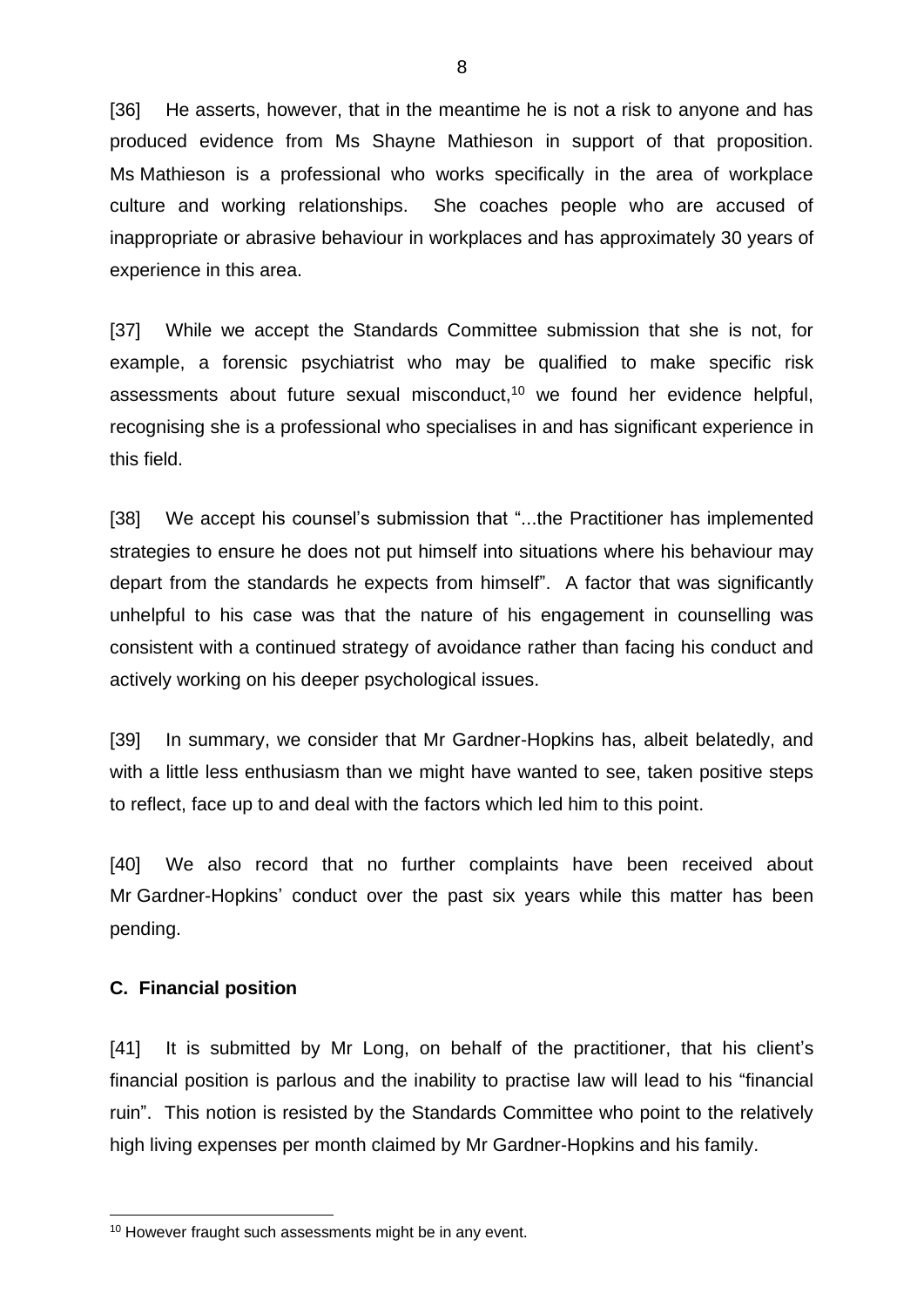[42] At the hearing, the practitioner updated the Tribunal about his large debt to the Inland Revenue Department which he had considerably reduced. This is to his credit. It is clear from his ongoing tax liabilities that he still has derived a high income over recent years and while he says that he lives much more modestly than he did when a partner in Russell McVeagh (for instance he no longer owns his own home, but rents a two-bedroom one), we consider that his plight is not as dire as suggested.

[43] In evidence Mr Gardner-Hopkins confirmed that there were professional roles within the Resource Management area which he could undertake without the need for a practising certificate. He had also made preliminary inquiries with a recruitment consultant. It would be surprising if a man of his talents could not obtain gainful employment were he to be prohibited from practising law. We acknowledge that he is fully responsible for the support of his partner and young child.

[44] Mr Gardner-Hopkins concedes that his past financial management has been poor, that he and his former wife lived beyond their means and further, that his generosity in the relationship property division had left him in his present position, with debts rather than assets. That is unfortunate, but cannot be a significant factor in the overall assessment.

[45] Further, the cases make it clear that a practitioner's personal circumstances, whatever sympathy there may be for those, cannot be the defining feature in a penalty decision, in a legislative framework designed for protective purposes.<sup>11</sup>

#### *General Penalty Principles*

[46] We remind ourselves, as did counsel, that the purposes of disciplinary processes are protective not punitive. As submitted by Mr La Hood, the point is not punishment, but so that all will understand that this conduct will not be tolerated.

#### **A. Protective not punitive**

[47] There are two limbs to the protective principle,<sup>12</sup> firstly there is the general protection of the public as consumers of legal services but secondly, there is the principle of the protection of the reputation of the profession. As noted in many

<sup>11</sup> *A v National Standards Committee* [2020] NZHC 563 at [95]-[96].

<sup>12</sup> Enunciated in s 3 LCA.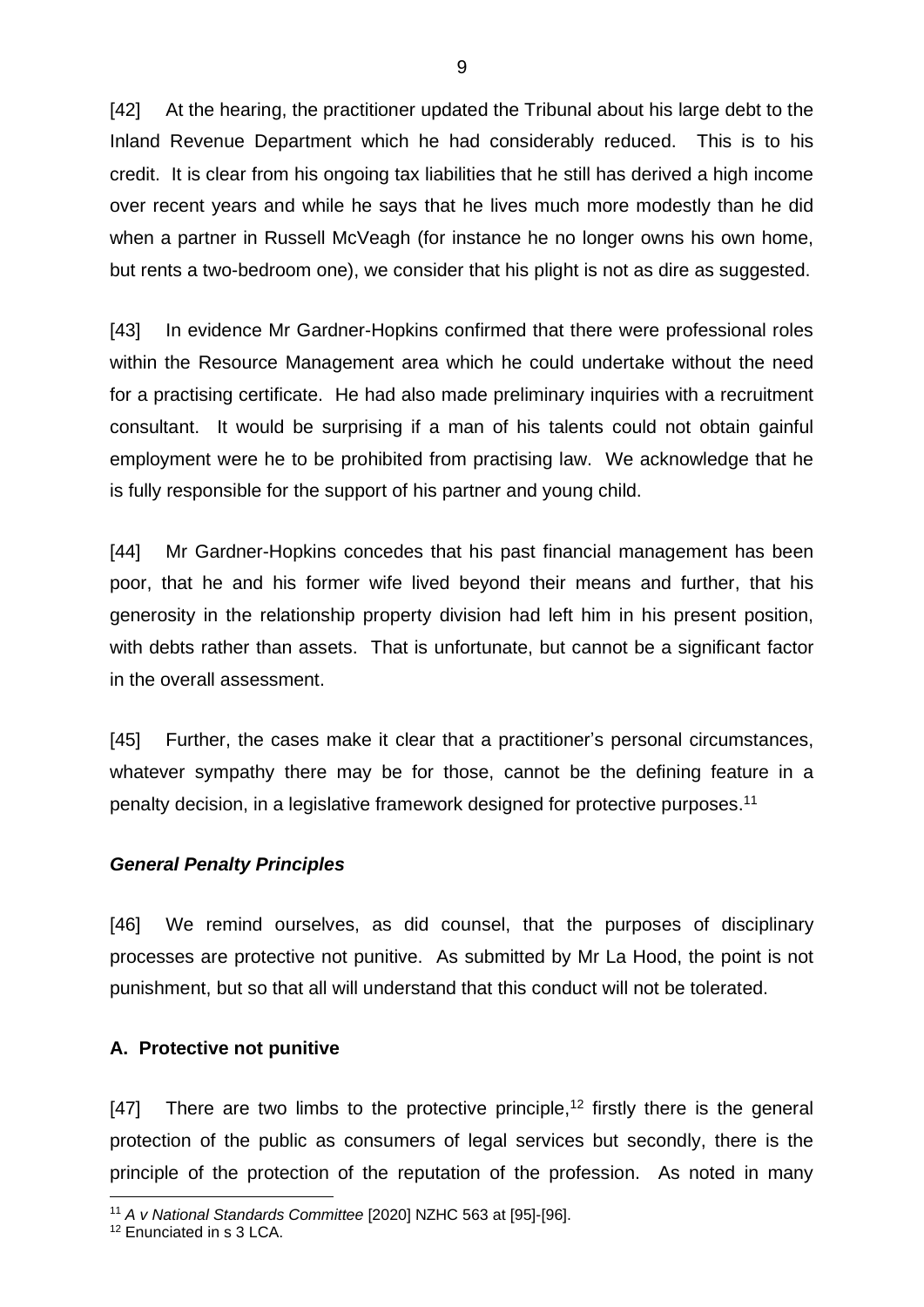cases, the reputation of the profession is its most valuable asset. There is no doubt that this practitioner has caused the reputation of his profession considerable harm.

## **B. Principle of deterrence**

[48] Mr Long encapsulated this principle, and included the previous one in the following terms:

"General deterrence goes to the need to protect the reputation of the legal profession in the eyes of the public. Specific deterrence goes to the need to protect individuals from the risk that a practitioner reoffends."

[49] We have referred indirectly to specific deterrence above, when considering the mitigating feature of steps taken to effect change in himself by the practitioner already.

[50] Mr La Hood urges us to weigh heavily the principle of general deterrence, incorporating as it does in professional disciplinary matters, the concept of denunciation. He submitted:

"Denunciation is necessary not just to maintain the public's confidence in the profession, but to reinforce to current and aspiring lawyers that sexual assault and/or sexual exploitation will not be tolerated – that there is real accountability for such misbehaviour, and that the effect on victims will not be minimised."

[51] For this reason, and because the Tribunal found at the time of the offending it regarded Mr Gardner-Hopkins as not a fit and proper person to be a lawyer, we have accepted that strike-off must be the starting point in the Tribunal's penalty considerations. Strike-off would certainly send the strongest deterrent message to fellow practitioners. However, there are other principles to be weighed against that.

[52] Mr Long submitted that to a considerable extent general deterrence had been dealt with by the profession itself, in introducing the new set of rules to the Code of Conduct and Client Care. These rules clearly define conduct which could be classed as harassment and placed positive reporting obligations upon all practitioners. Mr Long points out that this case was the catalyst for the promulgation of such rules and the thorough reports which preceded the rule change.<sup>13</sup>

<sup>&</sup>lt;sup>13</sup> The reports are cited in our Liability Decision National Standards Committee No. 1 v Gardner-*Hopkins* [2021] NZLCDT 21.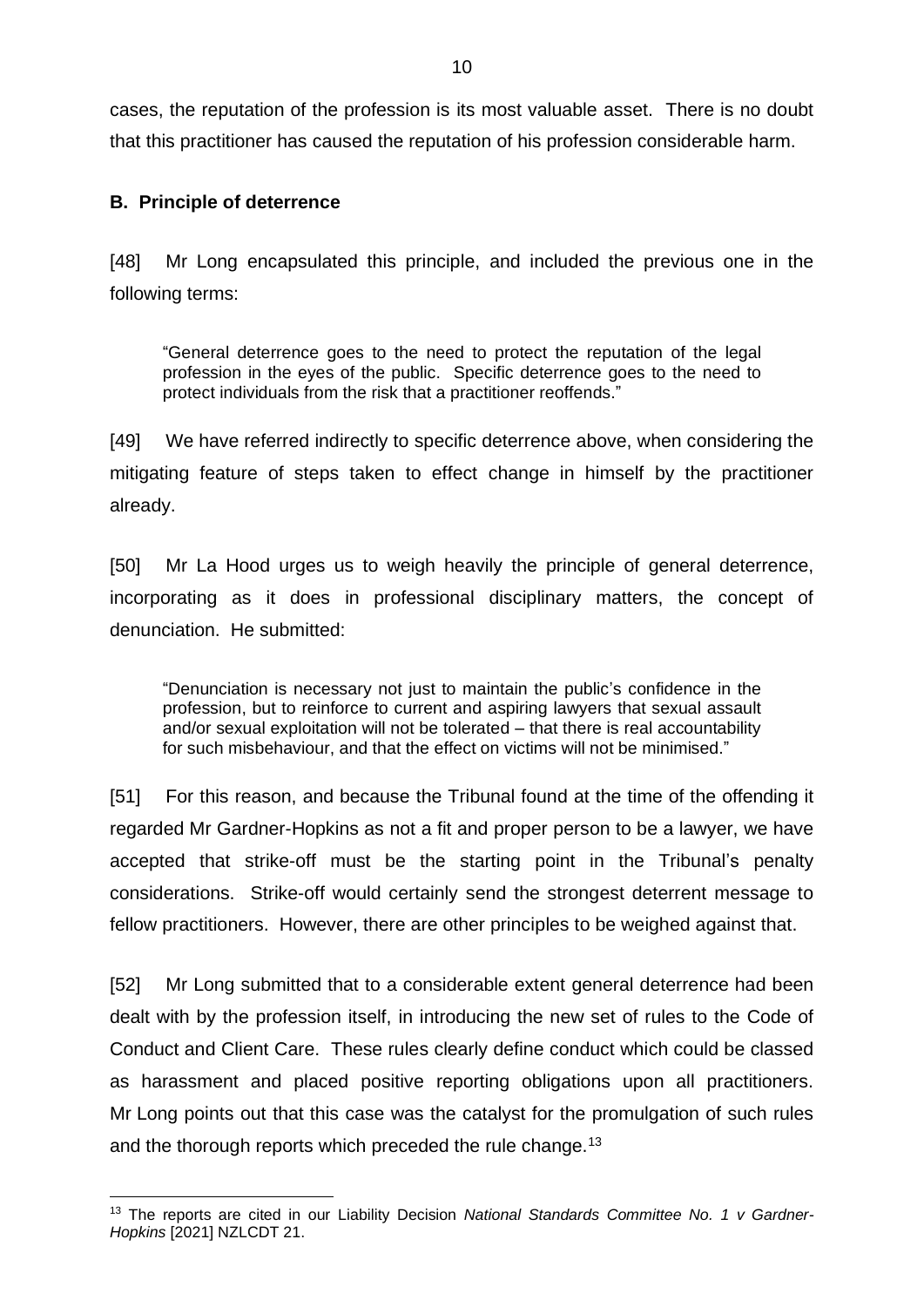[53] While Mr Long is correct in his submission that this case may have had an impact on practitioners' awareness of this area of misconduct, that cannot be a reason for this Tribunal paying less attention to the principle of general deterrence in imposing penalty in the present matter.

11

### **C. The principle of consistency in imposition of penalty**

[54] It is accepted by both counsel that every case must be assessed on its merits and given the hugely divergent range of contexts in which professional misconduct comes to be examined, it is very difficult to find cases which specifically mirror each other. The two other cases of sexual misconduct which have been considered by this Tribunal (and in one case on appeal by a Full Bench of the High Court) are Daniels<sup>14</sup> and Horsley.<sup>15</sup> Each of those cases resulted in a three-year suspension of the practitioner.

[55] Mr La Hood submitted that the present case was more serious than each of them, so that if strike-off were not to be the outcome of this case, then a very lengthy period of suspension ought to be imposed.

[56] Mr La Hood points to the fact that there were six incidents in the present case, whereas each of the two former cases involved one victim only.

[57] Mr Long points to the fact that the two earlier cases both involved an egregious breach of a fiduciary duty to a client. In Mr Daniels case, he had sexual intercourse with a client who was vulnerable, impoverished, a victim of family violence and who he represented in matters concerning the custody of her children as well as criminal charges.

[58] In the case of Mr Horsley, he had initially acted for the client with whom he formed a sexual relationship, when she was only 16 and in the Youth Court (although the relationship started later). She was also a vulnerable young woman with many life difficulties. There was also the aggravating factor of Mr Horsley having initially lied to the Standards Committee and misled his colleagues about the relationship.

<sup>&</sup>lt;sup>14</sup> See n 2 above.

<sup>&</sup>lt;sup>15</sup> See n 6 above.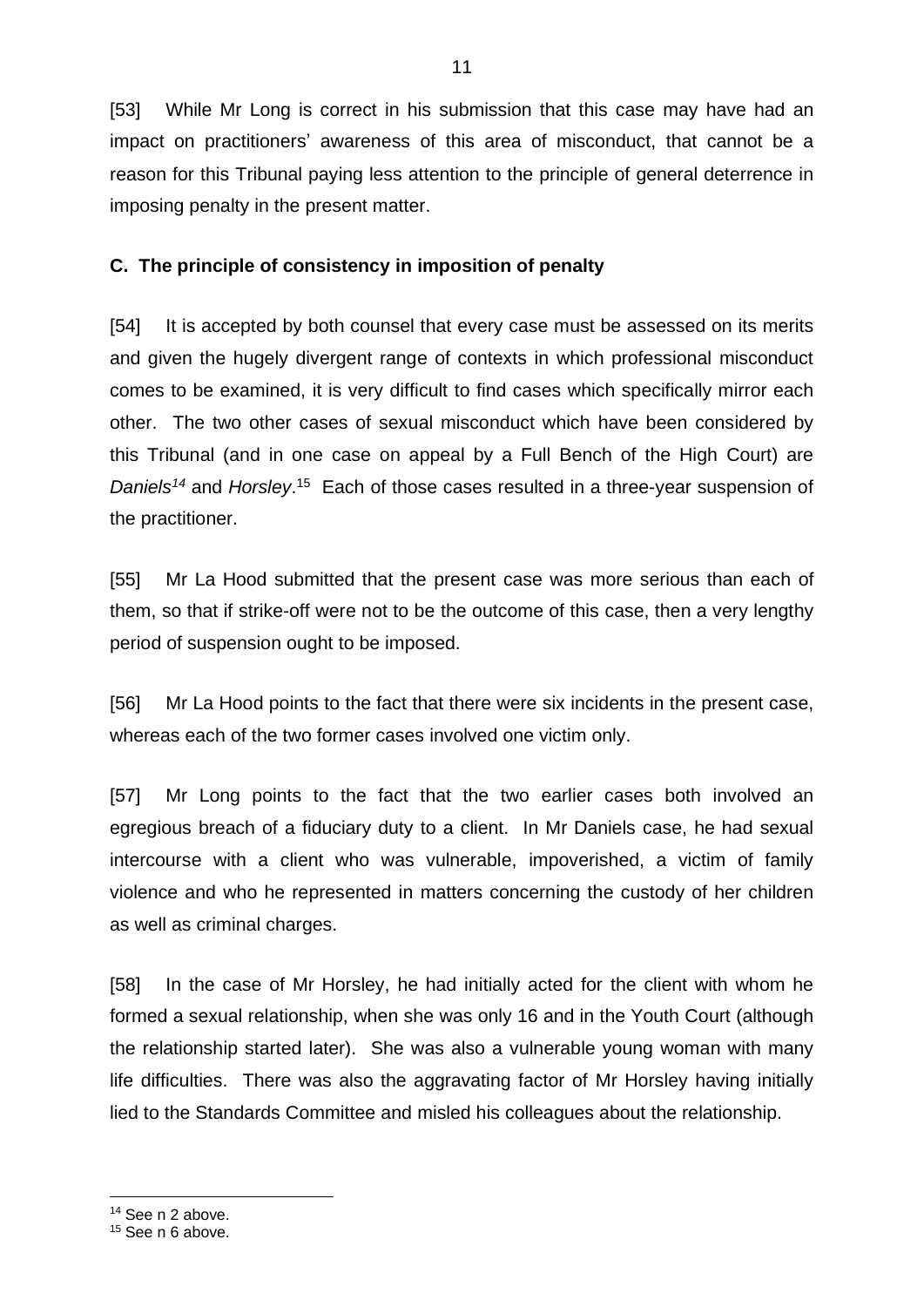[59] Mr Long points to the fact that both of these cases involved a context of lengthy relationships with dependent and vulnerable clients and therefore ought to be viewed as more serious than the present case, despite the acknowledged seriousness of this misconduct.

[60] We accept Mr Long's assessment and submission and consider that despite the very serious nature of the misconduct, which we have found, it does fall at a level somewhat below that of *Horsley* or *Daniels*. One significant factor was that the conduct of the practitioner occurred on two occasions within days of each other and was in respect of each victim shorter in duration.

[61] We also note that from the practitioner's perspective, these proceedings have occurred against the background of other practitioners, who have conducted themselves in similarly reprehensible ways, having been dealt with at Standards Committee level, with much lesser consequences and away from the public eye. The particular case which was put to us,<sup>16</sup> a Standards Committee decision which resulted in a lawyer, who had behaved in a similar fashion to Mr Gardner-Hopkins, being fined \$12,500 with a finding of Unsatisfactory Conduct, departs considerably from our view of the gravity of such conduct, and is in our view plainly wrong. The Tribunal is not bound by these lesser penalties, but in seeking to achieve overall justice, we do not entirely ignore them.

#### **D. The purposes of strike-off and suspension**

[62] We set out the frequently quoted judgment from the leading case of *Bolton v Law Society*: *17*

"In most cases the order of the tribunal will be primarily directed to one or other or both of two other purposes. One is to be sure that the offender does not have the opportunity to repeat the offence. This purpose is achieved for a limited period by an order of suspension; plainly it is hoped that experience of suspension will make the offender meticulous in his future compliance with the required standards. The purpose is achieved for a longer period, and quite possibly indefinitely, by an order of striking off. The second purpose is the most fundamental of all: to maintain the reputation of the solicitors' profession as one in which every member, of whatever standing, may be trusted to the ends of the earth."

<sup>16</sup> ZTUVK, a Standards Committee decision of 25 October 2018.

<sup>17</sup> *Bolton v Law Society* [1994] 2 All ER 492 (CA).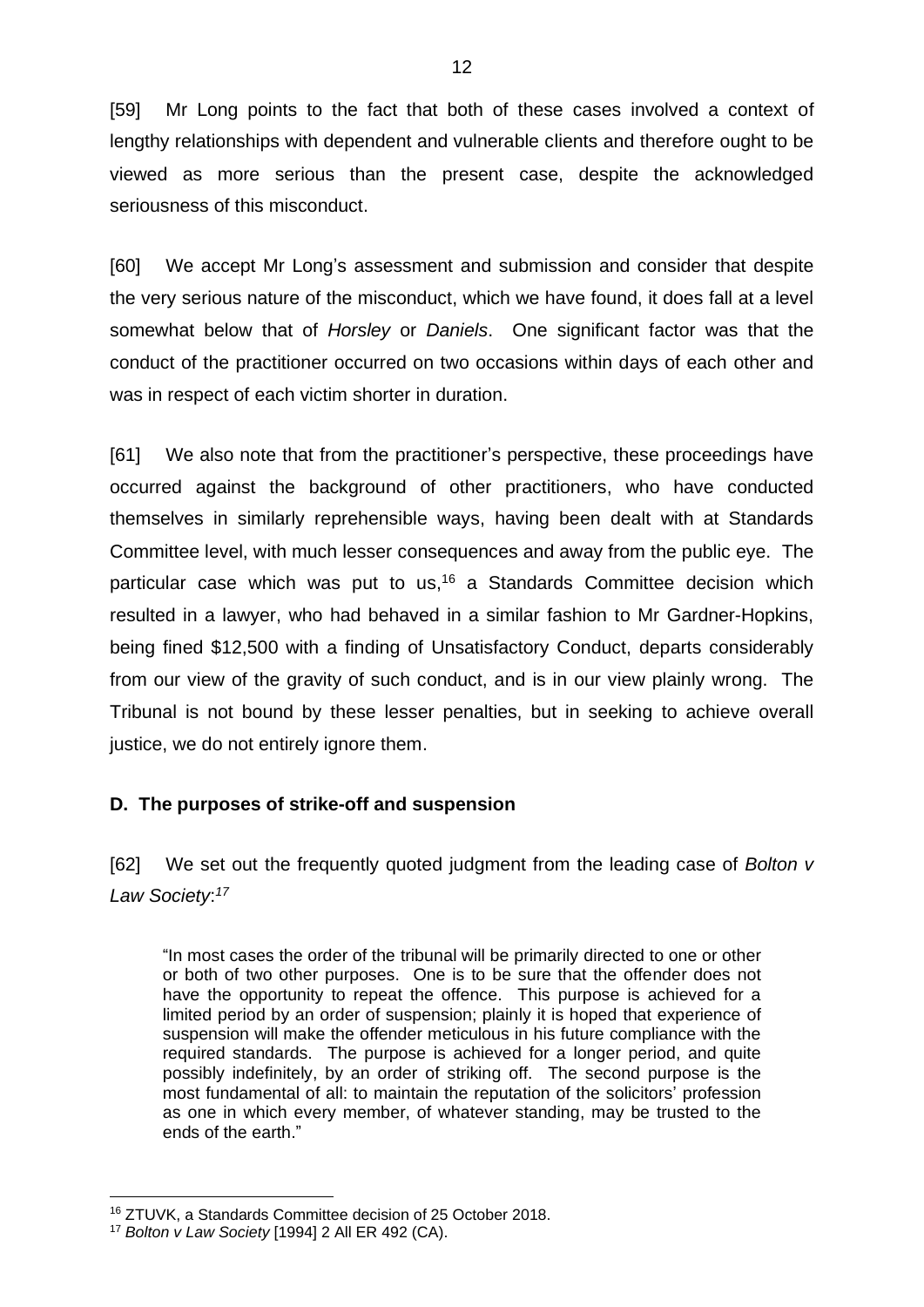[63] In the past we have referred to suspension as offering the opportunity for reflection and rehabilitation of a practitioner. We consider that is an apt and important purpose in the present case. Although Mr Gardner-Hopkins engaged with a psychologist in 2018 that contact was relatively short and for specific purposes at that time.

[64] The more recently acquired insight by the practitioner (following the disciplinary hearing in May 2021) and his acceptance of the Tribunal's findings, has not yet resulted in him engaging and completing the work with a psychologist.<sup>18</sup> Indeed, at the time of the hearing he had not initiated a therapeutic relationship as recommended. This said, we recognise the impact of COVID-19 lockdowns and the lack of therapeutic services available. We consider that a period of suspension can be well utilised by the practitioner to complete the psychological work which he has accepted he needs.

[65] The *Daniels* decision noted at [34]: 19

"… Whereas breaches of professional standards may reflect upon the wider group of the whole profession, and will arise if the public should see a sanction as inadequate to reflect the gravity of the proven conduct. The public are entitled to scrutinise the manner in which a profession disciplines its members, because it is the profession with which the public must have confidence if it is to properly provide the necessary service. To maintain public confidence in the profession members of the public need to have a general understanding that the legal profession, and the Tribunal members that are set up to govern conduct, will not treat lightly serious breaches of standards."

[66] This statement was made in the context that anything short of suspension would not properly have reflected the misconduct found against Mr Daniels. We consider that the comments are equally apt in this matter.

[67] Although Mr Long urged us to impose a penalty short of suspension, noting that a censure remains on the practitioner's record and is taken as a serious matter, we consider that nothing short of a significant period of suspension will suffice to mark the seriousness of the misconduct, the harm to victims in this matter and the considerable work still required in therapy. Having said that, we move to consider the next principle of penalty. We also note the importance of considering

<sup>&</sup>lt;sup>18</sup> With an almost two-year gap until he began seeing his current psychologist again in late 2020.

<sup>19</sup> See n 2 above.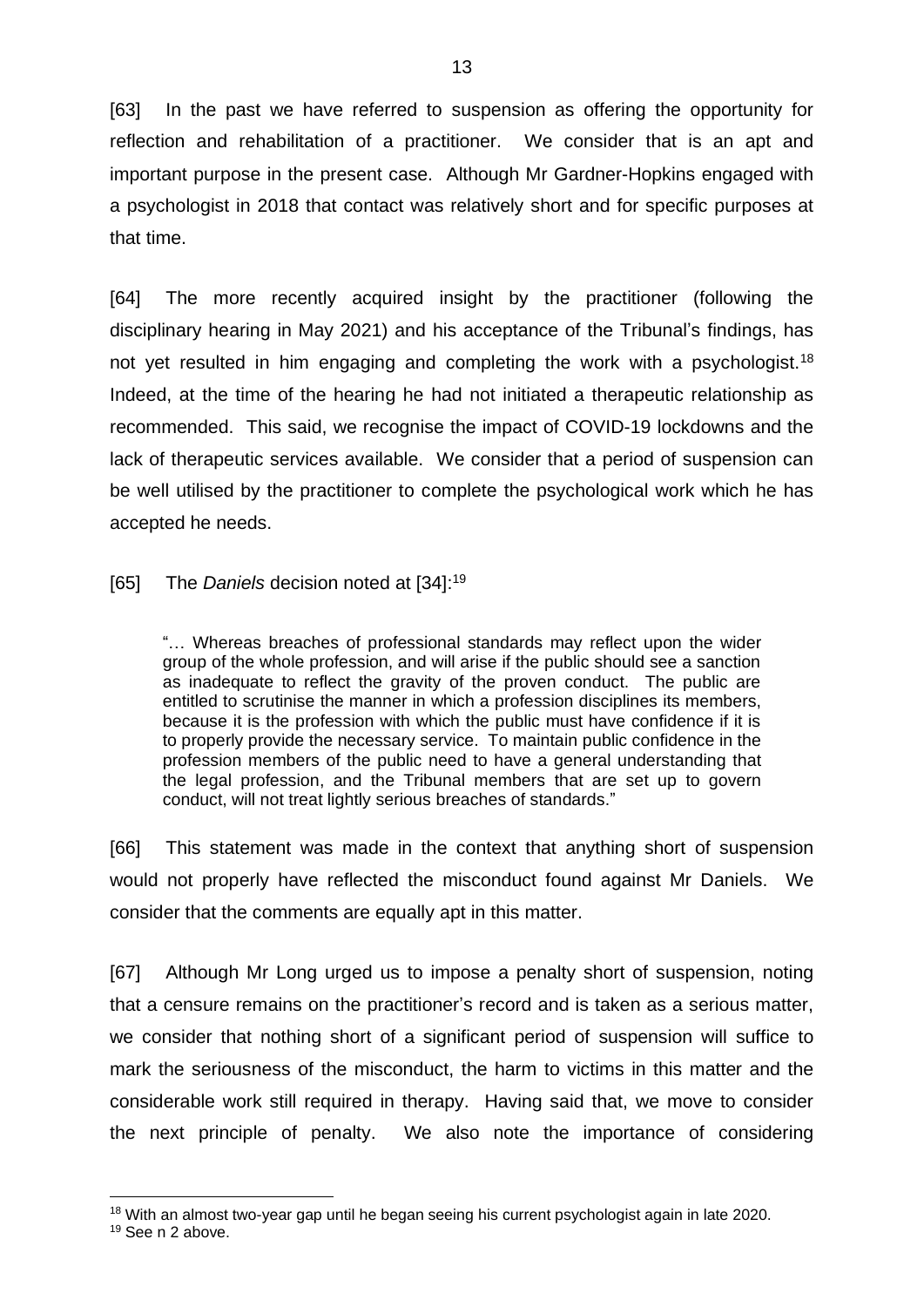rehabilitation as a proper rationale for suspension. Four areas of risk have been identified that contribute to the conduct found:

- 1. Problematic alcohol consumption practices.
- 2. Poor understanding of professional boundaries.
- 3. Loss of mentorship.
- 4. Failure to prioritise therapeutic needs and personal support.

[68] At the end of any period of suspension, it will be for Mr Gardner-Hopkins to satisfy the Practice Approval Committee (PAC) that he has undertaken appropriate treatment/therapeutic interventions to mitigate any risks that might remain from the four areas of concern that we have identified. In our view, without such evidence, it is extremely doubtful that a practising certificate would be reissued.

[69] We have given considerable thought to whether it is appropriate for us to make any detailed comments on the nature of the issues that the PAC may wish to consider. On balance, we have concluded that it is in Mr Gardner-Hopkins' best interests for us to suggest a potential pathway for him to achieve reintegration into the profession. It is clear to us that his abilities as a lawyer generally, and as an advocate in particular, are such that it will be beneficial to the public if he were readmitted to the profession in a rehabilitated state as soon as practicable after the period of suspension expires.

[70] We emphasise that we cannot (and do not attempt to) bind the PAC in exercising its functions. It will need to make decisions based on the circumstances disclosed to it at the time of any application. However, as the evidence presently stands, there are a number of obvious points that will require consideration. In Appendix 1 to this decision, we set out the types of conditions that might be imposed, or undertakings sought, to ensure the public is protected from the risk of similar behaviour being repeated if Mr Gardner-Hopkins were to receive a practising certificate. The points that we cover are intended to address the four areas of risk that we have already identified.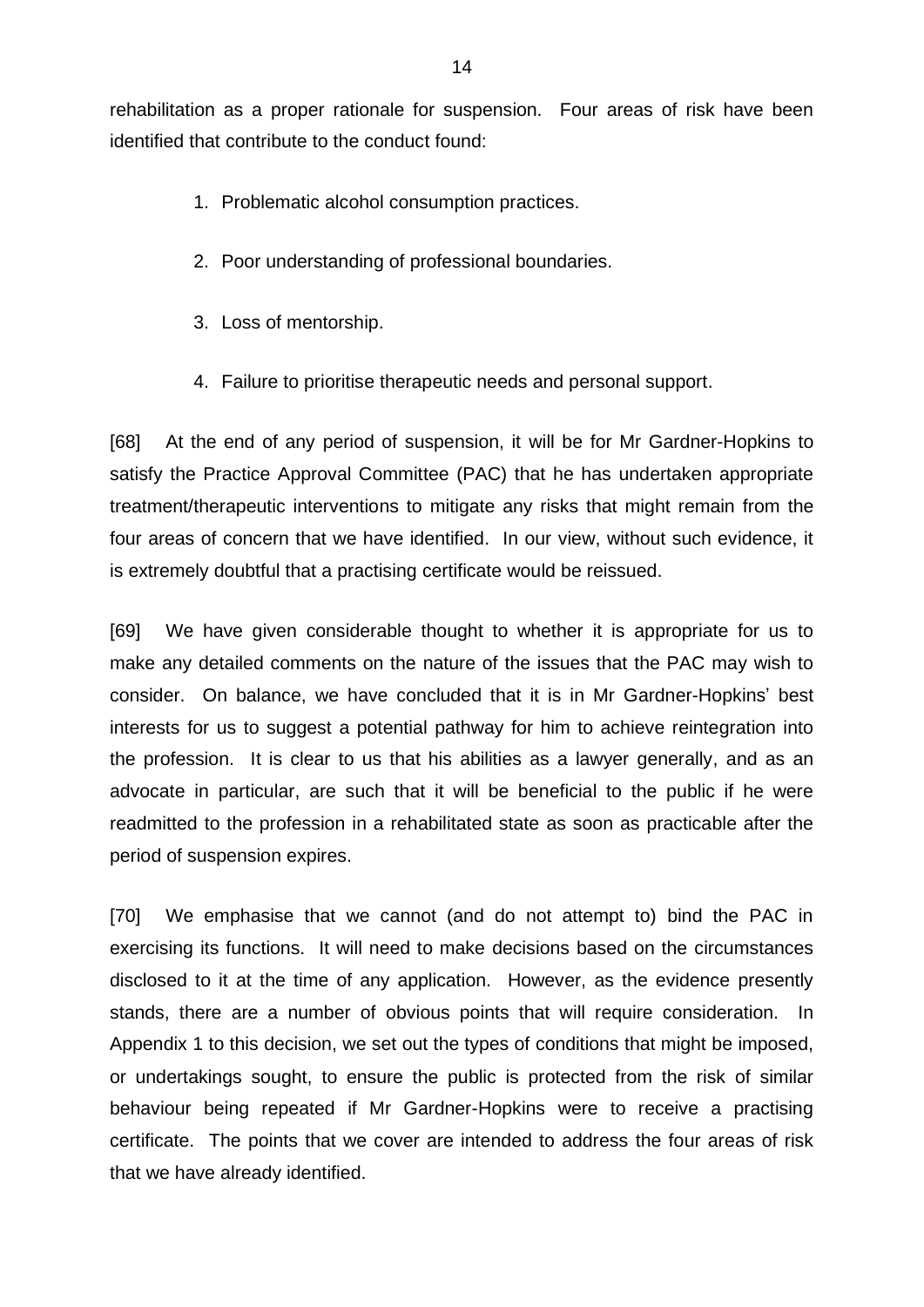#### **E. Principle of the least restrictive outcome**

[71] This was a principle which was also stated in the *Daniels* decision.<sup>20</sup> It is a principle that urges us to pull back from strike-off or suspension for the maximum term, if the purposes of the penalty (namely protection of the public and the profession's reputation, general deterrence and denunciation as primary factors), can be achieved short of these outcomes. We have weighed this principle and consider that, having regard to the lapse in time, $21$  and the cases discussed above, we can stop short of either strike-off or the maximum suspension period.<sup>22</sup>

#### *Decision*

[72] This practitioner has an unblemished disciplinary record prior to this time. Taking account of the initial steps that he has personally taken to address the psychological factors discussed during the hearing and his misuse of alcohol, the professional consequences already suffered by him and the consistency principle, in relation to earlier cases of sexual misconduct, we consider that a suspension of two years is a proportionate and proper penalty.

[73] We also note that Mr Gardner-Hopkins will face considerable financial penalties as a result of bearing the costs of these proceedings which have been lengthy and complicated and that he will do so, in the context of not being able to practice as a lawyer.

[74] The practitioner initially asked for a three months deferral of any suspension imposed in order that he could complete obligations to clients, some of which had already been delayed because of the COVID-19 lockdown consequences.

[75] Although we are not prepared to provide such a long lead-in, we note that Mr Gardner-Hopkins is representing a charitable trust in the High Court on what we understand to be a pro bono basis on 2 and 3 February 2022. We consider that those clients would be seriously disadvantaged and likely unable to obtain alternative

<sup>&</sup>lt;sup>20</sup> See n 2 above.

 $21$  While investigations seem to have started in 2018, the charges were not filed with the Tribunal until November 2020, we are unable to explain the delays involved earlier, but the Auckland lockdowns have delayed by some months the ability to hold a penalty hearing.

<sup>&</sup>lt;sup>22</sup> We must also give weight to the principle that maximum penalties must be reserved for the most serious of cases.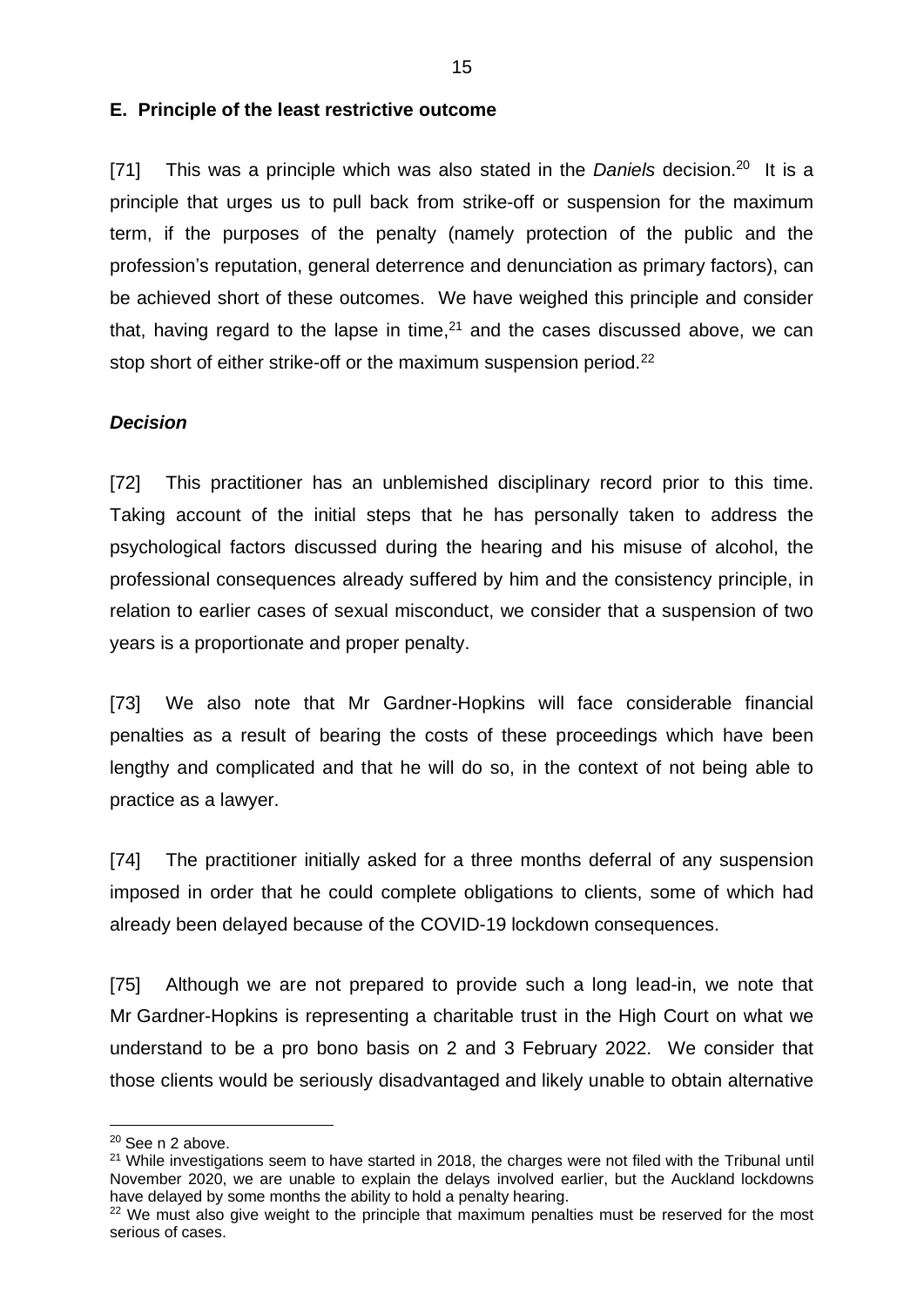representation (particularly on a pro bono basis) were he unable to represent them. For that reason we propose to commence the suspension from 7 February 2022.

#### *Costs*

[76] The practitioner, quite properly, did not strongly resist bearing the costs of this matter. There was a five-day hearing because he chose to defend the matter and some interlocutory rulings were taken on appeal. The Standards Committee has not included costs for those appeals where they have been unsuccessful. The Standard Committee's costs claimed are \$64,630.15. These are to be paid by the practitioner. In addition, there will be an order that the s 257 costs which are ordered against the New Zealand Law Society are also to be met by the practitioner. The New Zealand Law Society will clearly need to consider an arrangement for payment over a period of time in relation to these costs.

#### *Censure*

Mr Gardner-Hopkins, the Tribunal has found you guilty of six charges of professional misconduct relating to your sexual harassment of five young women.

Your conduct has brought shame on yourself and disrepute to your profession.

You are censured accordingly.

Your recent acceptance and apology go some way to restoring confidence in you as a member of the profession. It will be for you to continue to monitor your behaviour and rehabilitate yourself with your colleagues. You have acknowledged the work to be done, but have expressed confidence in the changes made and to be made.

You will undoubtedly be aware of how close you came to losing your career entirely. Any further misconduct would almost certainly lead to your removal from the legal profession.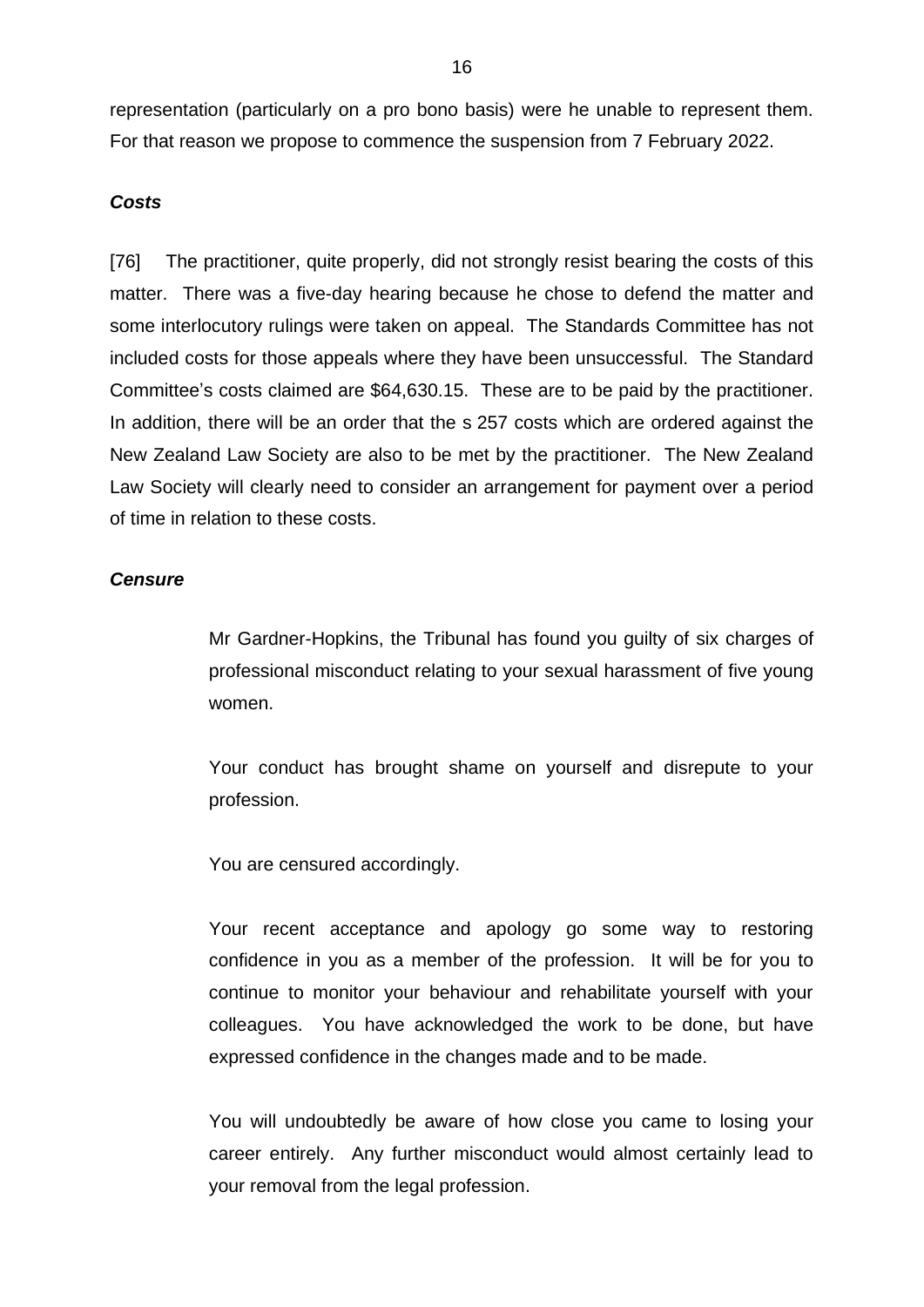This formal censure to mark your conduct will remain on your disciplinary record.

### *Orders*

- 1. There will be an order under s 242(1)(e) and s 244 that the practitioner be suspended from practice for two years from 7 February 2022.
- 2. A censure is delivered to the practitioner in the terms set out above.
- 3. The practitioner is to meet the costs of the Standards Committee in the sum of \$64,630.15, pursuant to s 249.
- 4. The New Zealand Law Society is to pay the costs of the Tribunal pursuant to s 257 in the sum of \$43,378.00.
- 5. The practitioner is to reimburse the New Zealand Law Society for the full s 257 costs.
- 6. We confirm the Interim suppression orders made at the end of the Penalty hearing as final orders, this is set out as Appendix 2.

**DATED** at AUCKLAND this 13<sup>th</sup> day of January 2022

Judge D F Clarkson **Chair**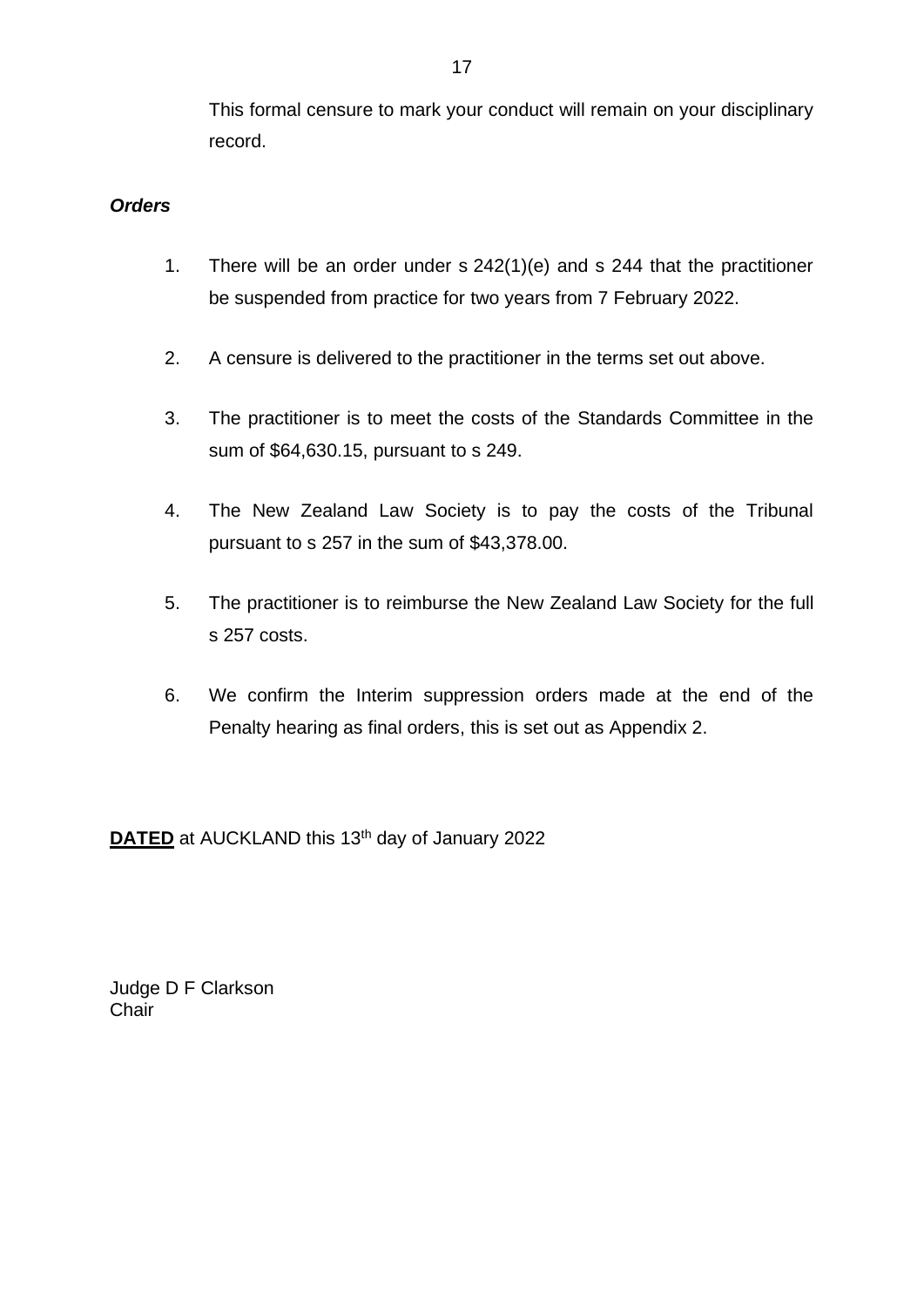## Behavioural concerns for consideration by the PAC

Mr Gardner-Hopkins has been found guilty of six charges of professional misconduct relating to intimate non-consensual touching of four young women and consensual sexual activity with a fifth young woman. Four areas of risk have been identified that contribute to this conduct:

- 1. Problematic alcohol consumption practices.
- 2. Poor understanding of professional boundaries.
- 3. Loss of mentorship.
- 4. Failure to prioritise therapeutic needs and personal support.

The later factor is now likely to be exacerbated due Mr Gardner-Hopkins reportedly losing membership of professional associations and collegial networks as a result of the conduct leading to the bringing of these charges. Professional isolation is a recognised risk factor in professional practice.

For the purposes of these suggestions the following terms mean:

| Information   | A copy of the Tribunal decisions on liability and penalty, |
|---------------|------------------------------------------------------------|
|               | these conditions and the evidence of Dr Freeman-Brown      |
|               | and Ms Shayne Matheson.                                    |
| <b>Mentor</b> | A lawyer approved by the Law Society who is a senior       |
|               | member of the legal profession and someone in whom he      |
|               | can confide and receive support and guidance.<br>That      |
|               | person is to be regularly on site at the place of work of  |
|               | Mr Gardner-Hopkins.                                        |
|               |                                                            |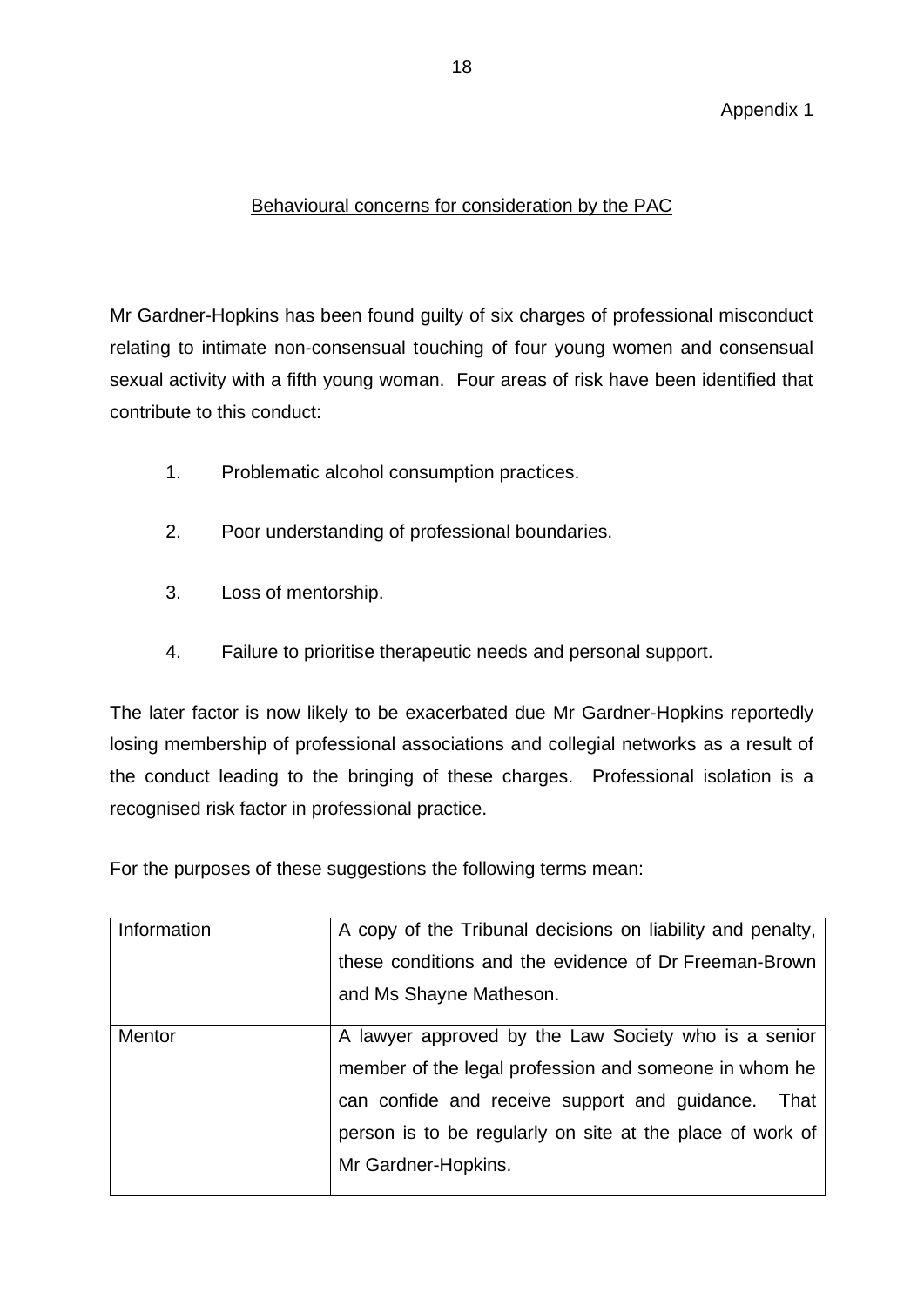| Therapist | A registered clinical psychologist and or psychiatrist with                                               |
|-----------|-----------------------------------------------------------------------------------------------------------|
|           | expertise in:                                                                                             |
|           | Addressing adherence to moderate or nil alcohol<br>(a)<br>consumption and problematic drinking practices. |
|           | (b) Awareness of and adherence to professional<br>boundaries.                                             |
|           | Assessing and addressing risk to public or personal<br>(c)<br>safety.                                     |

To assist the PAC, Mr Gardner-Hopkins might wish:

- (a) To secure a mentor and therapist prior to any application to the PAC, and to provide each of them with such information as they may need to assist him in a meaningful way to prepare an application.
- (b) To consider proposing ways in which the mentor and therapist can provide continuing assistance after his return to practice.
- (c) To ensure that full reports are available to the PAC from the therapist addressing the time at which he commenced working with him or her, the agreed treatment plan and his compliance with that, together with comments from the therapist explaining how the four risks we have identified have been mitigated during the period of suspension.
- (d) To inform the PAC of the extent to which it would be desirable for the therapist to report to the Law Society on further interactions, after the date on which a practising certificate is reissued.
- (e) To advise the PAC of the desirability of continuing work with a mentor for a period of time after resuming practice as a lawyer and the frequency that any such meetings should be held. This should include the desirability of the mentor assisting reintegration into the profession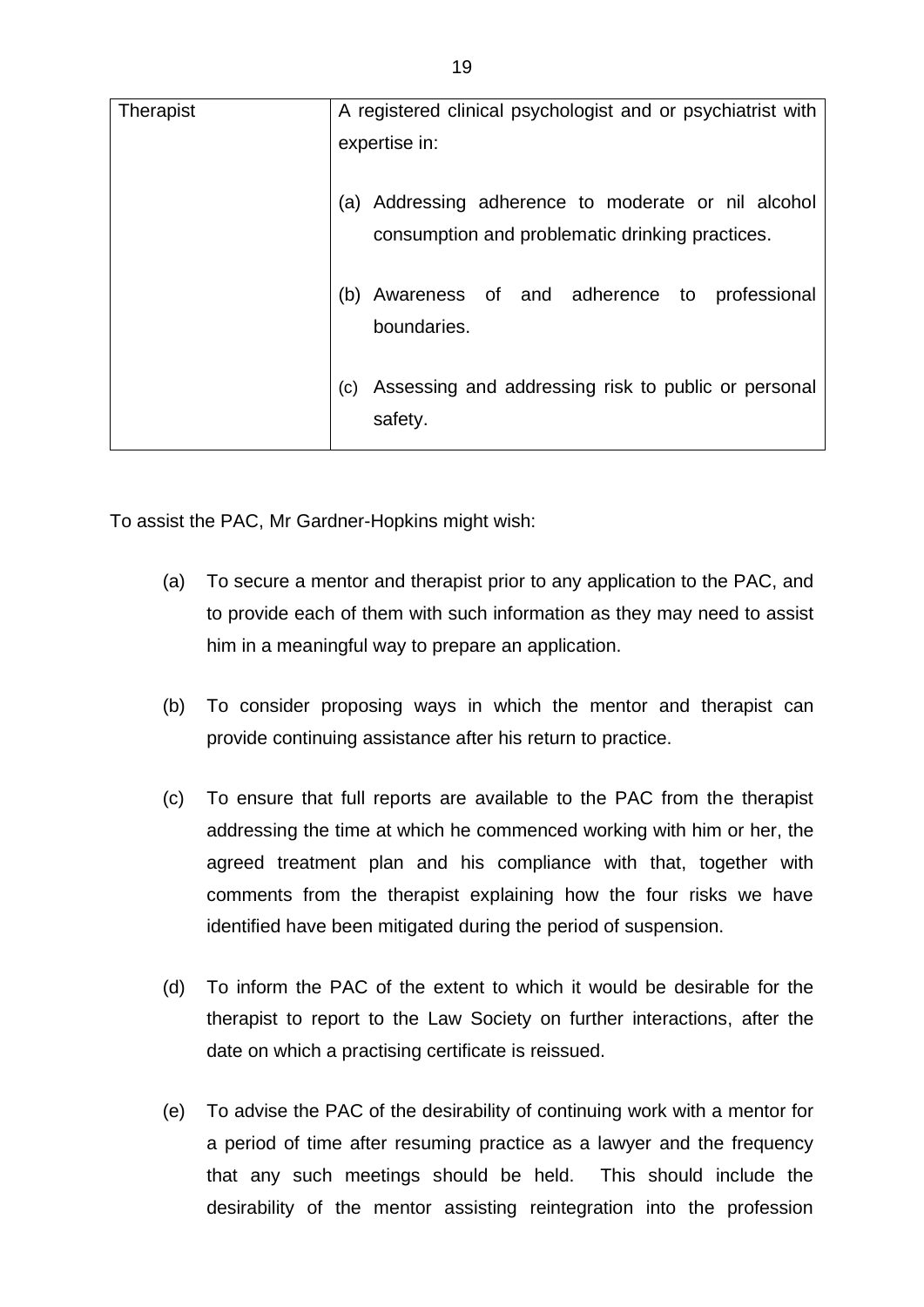generally, for example by attending professional functions with him for a specified period of time.

We would envisage that Mr Gardner-Hopkins will be released from postcommencement conditions after six months, provided the therapist and the mentor provide satisfactory reports to the Law Society to support removal of the conditions. To enable the Law Society to do that it is likely to be involved in monitoring compliance generally.

We would expect Mr Gardner-Hopkins to meet all the expenses associated with the compliance and monitoring of conditions of the type described.